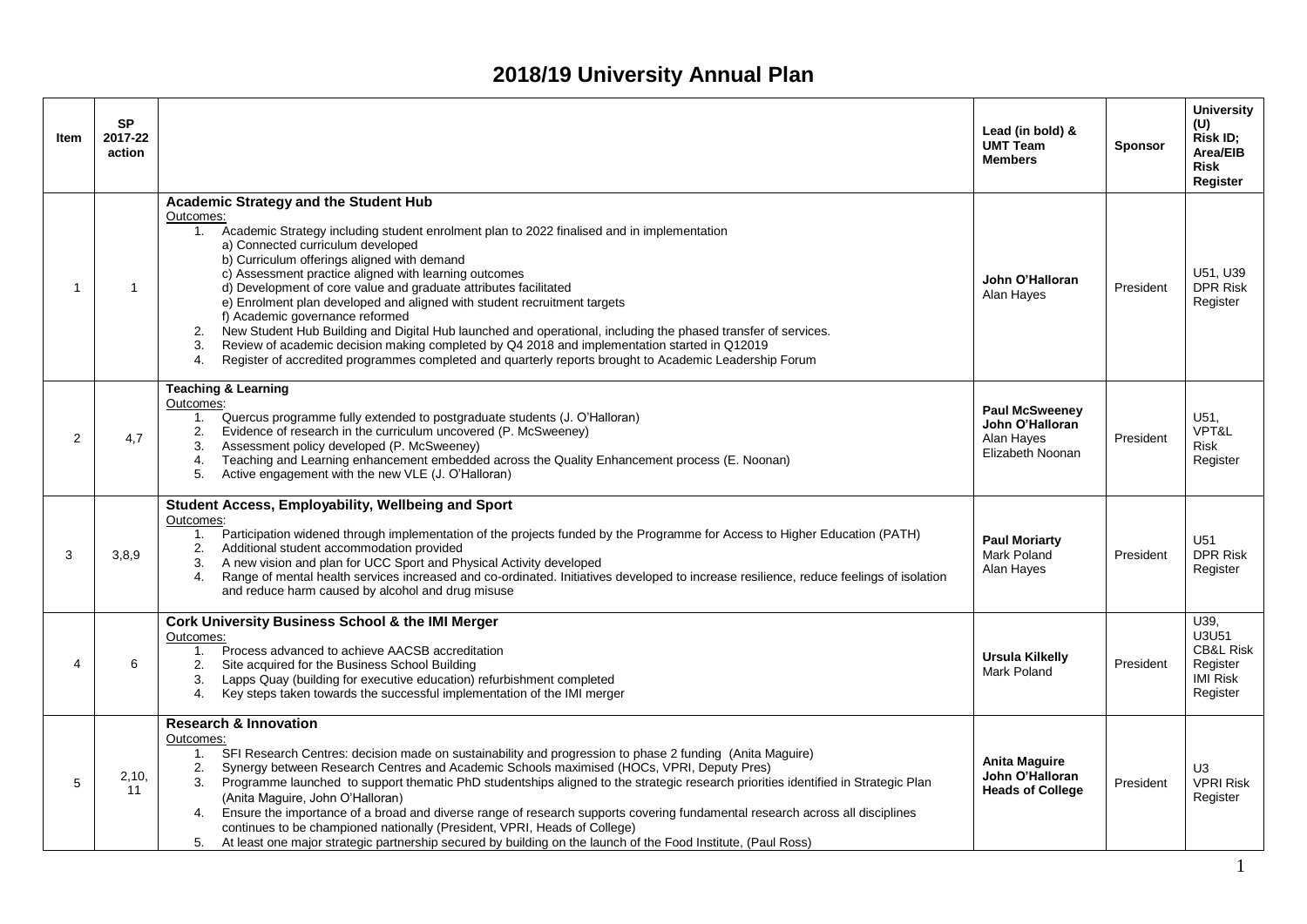|                |                    | The metrics utilised for research commercialisation and industry partnership influenced at a national level (Anita Maguire)<br>6.<br>The university wide entrepreneurship platform led through EIG strengthened and embedded (Anita Maguire, Ursula Kilkelly)<br>7.<br>The first building in CSAIP advanced in terms of construction and clarity of purpose (Helen Whelton)<br>8.<br>UCC's research activities mapped to the Sustainable Development Goals to underpin the case for strategic research initiatives (VPRI)<br>9.                                                                                                                                                                                                                                                                                                                                                                                                                                                                                                                                                                                                                                                                                                                                                                                                                                                                                                                                                         |                                                                                                          |           |                                                            |
|----------------|--------------------|-----------------------------------------------------------------------------------------------------------------------------------------------------------------------------------------------------------------------------------------------------------------------------------------------------------------------------------------------------------------------------------------------------------------------------------------------------------------------------------------------------------------------------------------------------------------------------------------------------------------------------------------------------------------------------------------------------------------------------------------------------------------------------------------------------------------------------------------------------------------------------------------------------------------------------------------------------------------------------------------------------------------------------------------------------------------------------------------------------------------------------------------------------------------------------------------------------------------------------------------------------------------------------------------------------------------------------------------------------------------------------------------------------------------------------------------------------------------------------------------|----------------------------------------------------------------------------------------------------------|-----------|------------------------------------------------------------|
| 6              | 6,<br>18,<br>23    | <b>World University Rankings</b><br>Outcomes:<br>UMTO action plan significantly advanced<br>1.                                                                                                                                                                                                                                                                                                                                                                                                                                                                                                                                                                                                                                                                                                                                                                                                                                                                                                                                                                                                                                                                                                                                                                                                                                                                                                                                                                                          | <b>President</b><br><b>UMTS Members</b>                                                                  | President | U62<br>College<br><b>Risk</b><br>Registers                 |
| $\overline{7}$ | 9,23               | Internationalisation, Response to Brexit & International Geopolitical Events<br>Outcomes:<br>1.<br>Recruitment of talented early career researchers prioritised (especially Marie Curie fellows) (Anita Maguire)<br>Review completed of the potential impact of Brexit on student recruitment (J. O'Halloran)<br>2.<br>A targeted support programme implemented for strong ERC candidates using EI, IRC, SFI supports where available. (Anita Maguire)<br>3.<br>Approval and implementation of the Internationalisation Review informed by the findings of the Quality Enhancement process (J.<br>4.<br>O'Halloran)<br>Complete register of MoUs and partnerships. (J. O'Halloran)<br>5.                                                                                                                                                                                                                                                                                                                                                                                                                                                                                                                                                                                                                                                                                                                                                                                                | <b>Barry O'Brien</b><br>John O'Halloran<br><b>Anita Maguire</b>                                          | President | U68<br><b>Brexit</b><br>Project<br><b>Risk</b><br>Register |
| 8              | 5,16,<br>18,<br>19 | Create value for our community<br>Outcomes:<br>An updated strategy and structure for UCC-wide Marketing & Communications finalised and in implementation (R O Dubhghaill)<br>1.<br>A central location for community engagement on campus and a website for community engagement finalised and available (R O<br>2.<br>Dubhqhaill)<br>Student first responder rolled out to the local community (A Hayes)<br>3.<br>Deep-engagement community-support initiatives launched in Gaeltacht and urban areas, involving UCC Gaeilge staff and students (C.<br>4.<br>Williams)<br>Academic healthcare centre model for engagement between UCC and South, South-West Hospital Group advanced (H.Whelton)<br>5.                                                                                                                                                                                                                                                                                                                                                                                                                                                                                                                                                                                                                                                                                                                                                                                   | John O'Halloran<br>R. O Dubhghaill<br><b>Helen Whelton</b><br><b>Chris Williams</b><br><b>Alan Hayes</b> | President | U <sub>9</sub><br><b>VPER Risk</b><br>Register             |
| 9              | 20                 | <b>Decade of Centenaries</b><br>Outcomes:<br>1. Atlas of the Irish Revolution documentary series finalised and broadcast in partnership with RTE<br>A series of Public Lectures hosted on the Irish Revolution during 2018/19<br>2.<br>Enhanced roll out of the digital Atlas of the Irish Revolution to 2 <sup>nd</sup> level institutions; a Manager/Curator appointed for this<br>3.<br>A working group established to plan the 175 <sup>th</sup> anniversary celebrations<br>4.                                                                                                                                                                                                                                                                                                                                                                                                                                                                                                                                                                                                                                                                                                                                                                                                                                                                                                                                                                                                     | <b>Chris Williams</b>                                                                                    | President | Project<br><b>Risk</b><br>Register                         |
| 10             | 21,<br>23,<br>24   | <b>Enabling the Strategy: Staffing &amp; Equality</b><br>Outcomes:<br>1. The Equality, Diversity and Inclusion unit further developed with further EDI initiatives including the Gender Identity and Expression<br>Policy and Guidelines approved, launched and operational (John O'Halloran)<br>Draft application to renew UCC's Bronze Athena SWAN Institutional Award under the expanded Athena SWAN Charter Principles<br>2.<br>prepared for November 2019 submission. Departmental award applications submitted by the Department of BIS, School of Public<br>Health and School of Food & Nutritional Sciences(John O'Halloran)<br>Successful recruitment of another 7 Sanctuary Scholars, and maintenance of existing scholars (John O'Halloran)<br>3.<br>The revised Academic Promotion Scheme incorporating gender audit of impact of promotion criteria on women implemented (John<br>4.<br>O'Halloran)<br>Approval and implementation of the Academic Recruitment Review (John O'Halloran)<br>5.<br>The administrative promotion scheme reviewed in light of approval of the academic promotion scheme (B. O'Brien)<br>6.<br>Adoption of the term "Professional Services Staff" for admin staff investigated (B. O'Brien)<br>7.<br>A further round of tailor made IMI/UCC Leadership Programmes rolled out (B. O'Brien)<br>8.<br>University policy of issuing specific purpose contracts reviewed (including consultation with Tyndall National Institute) (B. O'Brien)<br>9. | <b>Barry O'Brien</b><br>John O'Halloran                                                                  | President | U <sub>3</sub><br><b>HR Risk</b><br>Register               |
| 11             | 17,<br>27,<br>28   | <b>Enabling the Strategy: Finance &amp; Fundraising</b><br>Outcomes:<br>Enrolment plan developed to ensure academic priorities and planning underpins the size and shape of the university (It will align with a<br>1.                                                                                                                                                                                                                                                                                                                                                                                                                                                                                                                                                                                                                                                                                                                                                                                                                                                                                                                                                                                                                                                                                                                                                                                                                                                                  | President<br><b>Diarmuid Collins</b><br>John O'Halloran                                                  | President | U1, U5,<br>U69<br>FO Risk                                  |